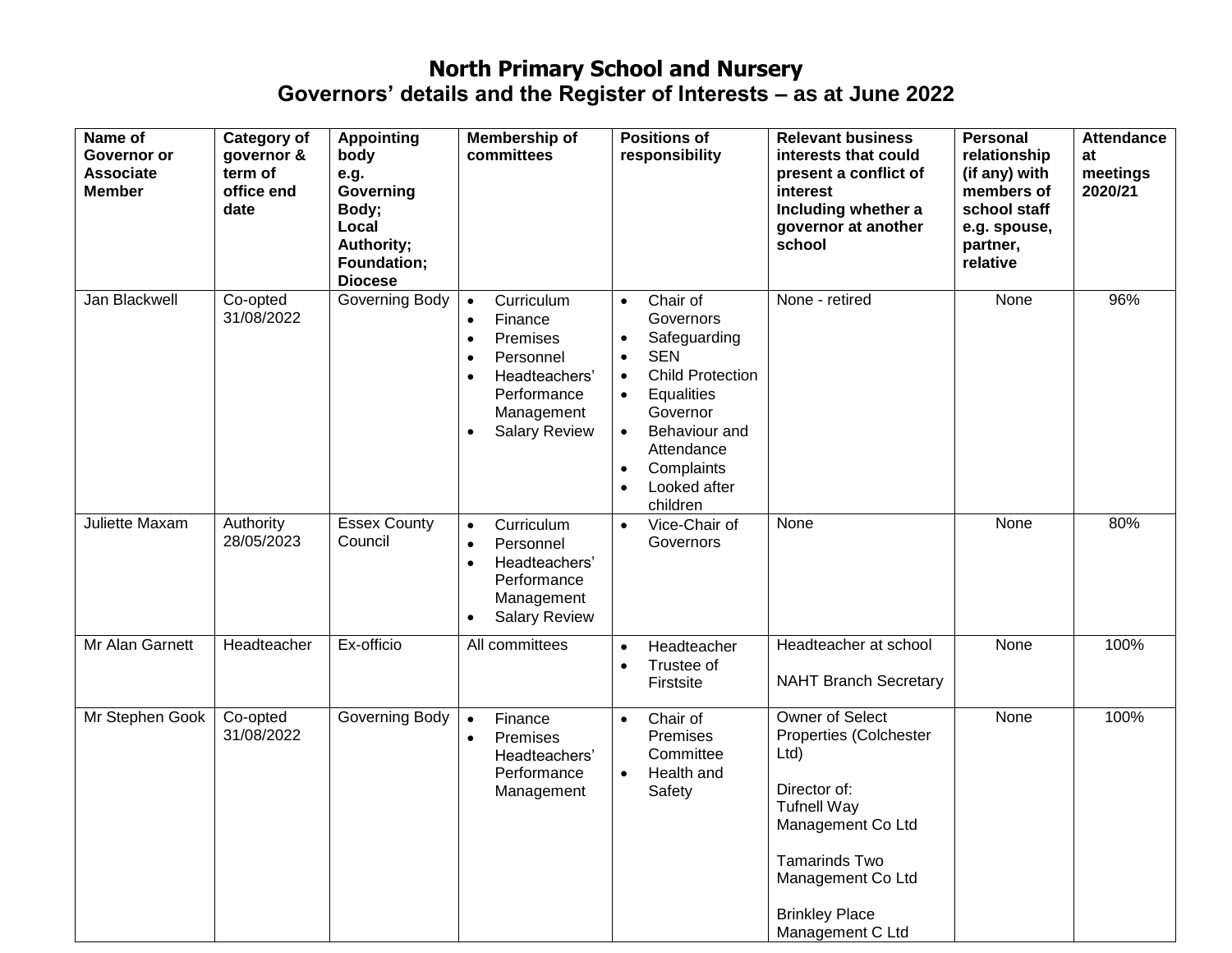| Name of<br>Governor or<br><b>Associate</b><br><b>Member</b> | Category of<br>governor &<br>term of<br>office end<br>date | <b>Appointing</b><br>body<br>e.g.<br>Governing<br>Body;<br>Local<br>Authority;<br>Foundation;<br><b>Diocese</b> | Membership of<br>committees                                                                                   | <b>Positions of</b><br>responsibility                                                                                                | <b>Relevant business</b><br>interests that could<br>present a conflict of<br>interest<br>Including whether a<br>governor at another<br>school | <b>Personal</b><br>relationship<br>(if any) with<br>members of<br>school staff<br>e.g. spouse,<br>partner,<br>relative | <b>Attendance</b><br>at<br>meetings<br>2020/21 |
|-------------------------------------------------------------|------------------------------------------------------------|-----------------------------------------------------------------------------------------------------------------|---------------------------------------------------------------------------------------------------------------|--------------------------------------------------------------------------------------------------------------------------------------|-----------------------------------------------------------------------------------------------------------------------------------------------|------------------------------------------------------------------------------------------------------------------------|------------------------------------------------|
| Miss Karen<br>Jacobs                                        | Co-opted<br>31/10/2022                                     | Governing Body                                                                                                  | Curriculum<br>$\bullet$<br>Finance<br>$\bullet$                                                               | Assistant<br>$\bullet$<br>Headteacher<br><b>PSHE</b><br>$\bullet$<br><b>Looked After</b><br>$\bullet$<br>Children                    | Assistant Headteacher<br>at school                                                                                                            | None                                                                                                                   | 100%                                           |
| Mrs Elspeth<br><b>Skinner</b>                               | Co-opted<br>31/10/2022                                     | Governing Body                                                                                                  | Curriculum<br>$\bullet$                                                                                       | Assistant<br>$\bullet$<br>Headteacher<br>Language and<br>$\bullet$<br>Communication<br><b>Team Leader</b><br>Assessment<br>$\bullet$ | Assistant Headteacher<br>at school                                                                                                            | None                                                                                                                   | 78%                                            |
| Mr Ben Addley                                               | Co-opted<br>Governor<br>05/10/2021                         | Governing Body                                                                                                  | Curriculum<br>$\bullet$<br>Personnel<br>$\bullet$<br><b>Salary Review</b><br>$\bullet$                        | Chair of<br>$\bullet$<br>Personnel<br>Committee<br>Safeguarding<br>Reviewer<br>Salary<br>$\bullet$<br>Reviewer                       | None                                                                                                                                          | None                                                                                                                   | 87%                                            |
| Mrs Sheila<br>Walker                                        | Staff<br>Governor<br>30/10/2024                            | Elected                                                                                                         | Curriculum<br>$\bullet$<br>Premises<br>$\bullet$                                                              |                                                                                                                                      | ICT Technician at<br>school                                                                                                                   | None                                                                                                                   | 81%                                            |
| Mrs Adele<br>Jennings                                       | Co-opted<br>Governor<br>30/11/2022                         | Governing Body                                                                                                  | Curriculum<br>$\bullet$<br>Personnel<br>$\bullet$<br>Premises<br>Finance<br><b>Salary Review</b><br>$\bullet$ | Chair of<br>$\bullet$<br>Finance<br>Data Protection<br>Officer                                                                       | <b>Employed by British</b><br><b>Red Cross</b><br>Businesses:<br>Lexden Business<br>Solutions                                                 | None                                                                                                                   | 82%                                            |
| Mrs Beth Dagge                                              | Co-opted<br>Governor<br>11/02/2026                         | Elected                                                                                                         | Curriculum<br>$\bullet$                                                                                       |                                                                                                                                      | Parent of children in<br>Years 1 and 4<br>Employed as a teacher                                                                               | None                                                                                                                   | 90%                                            |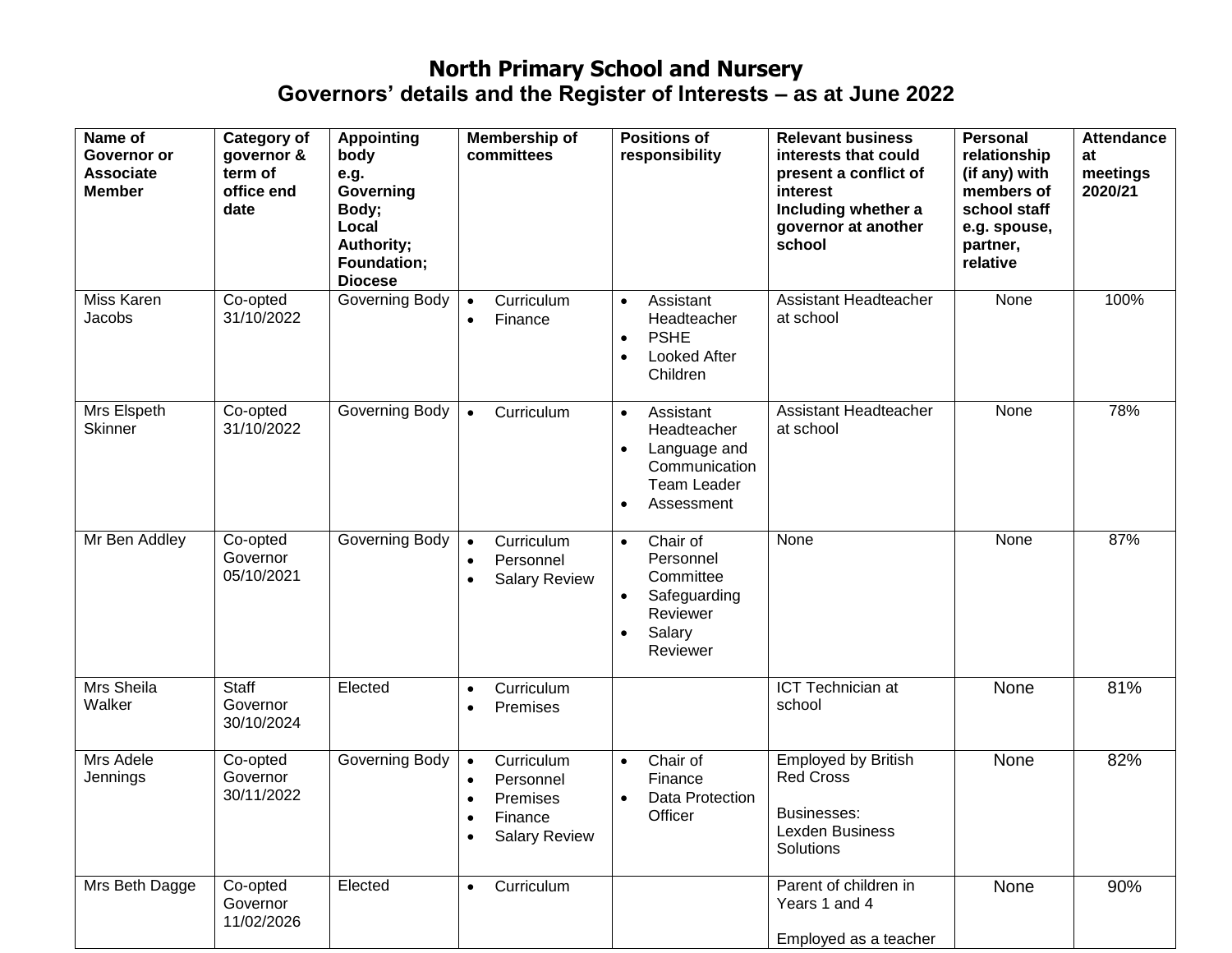| Name of<br>Governor or<br><b>Associate</b><br><b>Member</b> | <b>Category of</b><br>governor &<br>term of<br>office end<br>date | <b>Appointing</b><br>body<br>e.g.<br>Governing<br>Body;<br>Local<br>Authority;<br>Foundation;<br><b>Diocese</b> | <b>Membership of</b><br>committees                                                                           | <b>Positions of</b><br>responsibility   | <b>Relevant business</b><br>interests that could<br>present a conflict of<br>interest<br>Including whether a<br>governor at another<br>school                                           | <b>Personal</b><br>relationship<br>(if any) with<br>members of<br>school staff<br>e.g. spouse,<br>partner,<br>relative | <b>Attendance</b><br>at<br>meetings<br>2020/21 |
|-------------------------------------------------------------|-------------------------------------------------------------------|-----------------------------------------------------------------------------------------------------------------|--------------------------------------------------------------------------------------------------------------|-----------------------------------------|-----------------------------------------------------------------------------------------------------------------------------------------------------------------------------------------|------------------------------------------------------------------------------------------------------------------------|------------------------------------------------|
|                                                             |                                                                   |                                                                                                                 |                                                                                                              |                                         | at Britannia Primary<br>School, Ipswich                                                                                                                                                 |                                                                                                                        |                                                |
| Mr Ben Howard                                               | Parent<br>Governor<br>28/01/2022                                  | Elected                                                                                                         | Finance<br>$\bullet$<br>Premises<br>$\bullet$<br>Personnel<br>$\bullet$<br><b>Salary Review</b><br>$\bullet$ |                                         | Parent of children Years<br>1 and $6$                                                                                                                                                   | None                                                                                                                   | 55%                                            |
| Mrs Claire Mold                                             | Parent<br>Governor<br>30/11/2022                                  | Elected                                                                                                         | Curriculum<br>$\bullet$                                                                                      |                                         | Husband (D. Mold) No<br>business interest<br>Parent of child in Year 3                                                                                                                  | None                                                                                                                   | 62%                                            |
| Mrs Mubeena<br>Siddigi                                      | Parent<br>Governor<br>30/11/2022                                  | Elected                                                                                                         | Curriculum<br>$\bullet$<br>Personnel<br>$\bullet$<br><b>Salary Review</b><br>$\bullet$                       |                                         | Counsellor at the Centre<br>for Action on Rape and<br>Abuse<br>Member of British<br>Association of<br>Counselling and<br>Psychotherapy (BACP)<br>Parent of children in<br>Years 3 and 6 | None                                                                                                                   | 80%                                            |
| Mr Duncan<br><b>Stewart</b>                                 | Parent<br>Governor<br>30/11/2022                                  | Elected                                                                                                         | Finance<br>$\bullet$<br>Premises<br>$\bullet$                                                                |                                         | Parent of children in<br>Years 1 and 5                                                                                                                                                  | None                                                                                                                   | 76%                                            |
| Mrs Sareta<br>Fontaine                                      | Parent<br>Governor<br>22/02/2026                                  | Elected                                                                                                         | To be confirmed                                                                                              |                                         | Parent of child in Year 3                                                                                                                                                               | None                                                                                                                   |                                                |
| Mrs Amanda<br>Sancassani                                    | Clerk to<br>Governors                                             | Governing Body                                                                                                  | All committees                                                                                               | Office Manager and<br>PA to Headteacher | Support staff at school                                                                                                                                                                 | None                                                                                                                   | 82%                                            |